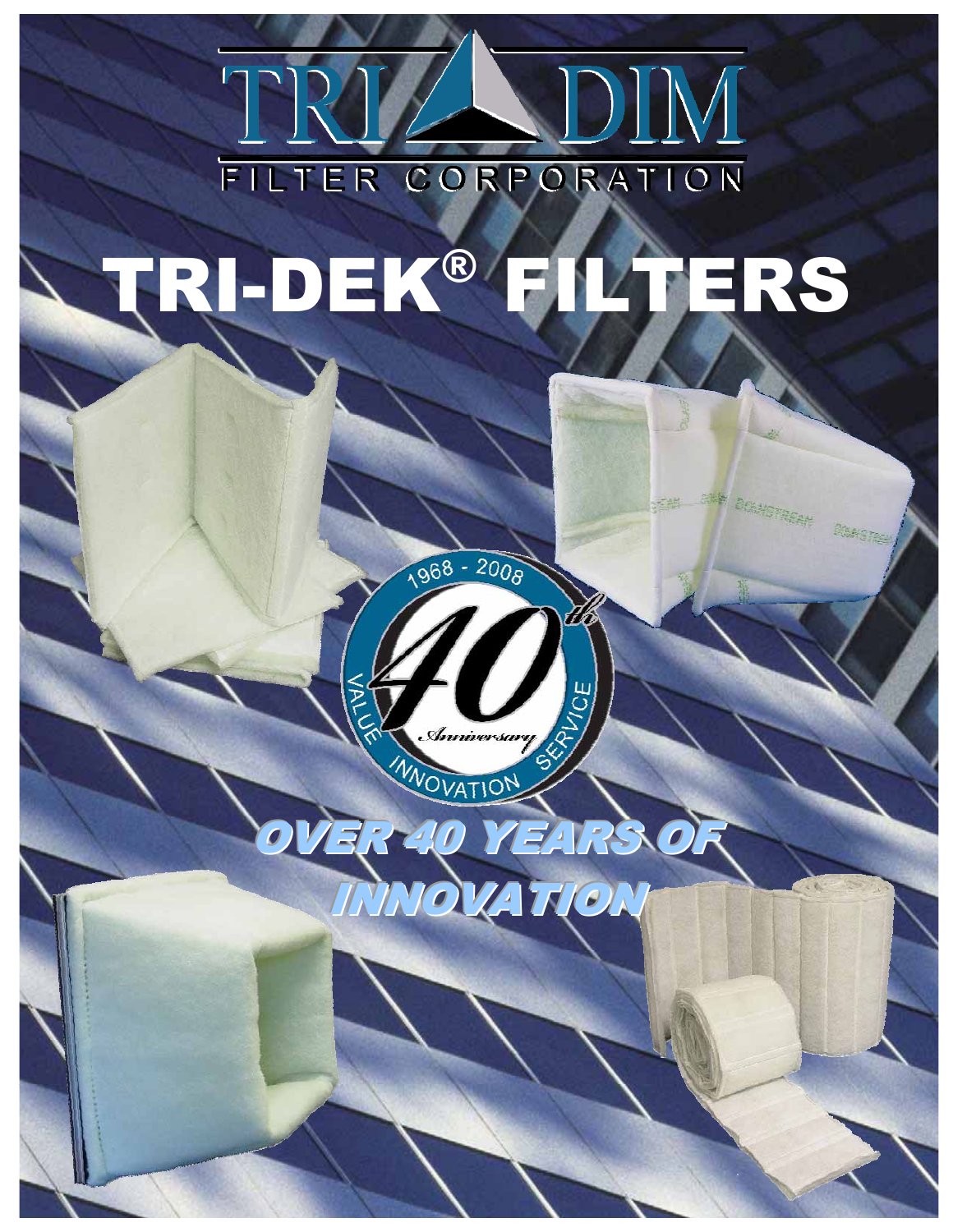# THE TRI-DEK® CONCEPT



TRI-DIM® Filter Corporation was founded in 1968 by John Stanley to develop, manufacture and market innovative air filtration products and services. Mr. Stanley utilizing various deniers of polyester media, structured these

*John Stanley – our Founder* 

medias into a depth loading, graduated density filtration media. This unique and innovative product was named 'TRI-DEK'. For the first time a synthetic filtration media was available that utilized three principles of filtration 'in harmony' – *Viscous Impingement*, *Straining* and *Interception*. This results in extraordinary service life, real world efficiency and offers cost-effective value.

-VALUE-IN-USE' is our heritage and is still our philosophy over 40 years later. 'Valuein-Use' simply stated is that the true value of a product should come from the products performance. This is accomplished by providing such benefits as longer service life, better efficiencies, energy savings, environmental responsibility and other benefits through innovative solutions and air filtration products.

The multifaceted responsibilities facing facility engineers in today's world of increased concerns about Indoor Air Quality (IAQ), bioterrorism and pandemic outbreaks of infectious diseases are to provide a healthy indoor environment and maintain control of rising maintenance costs. To that end TRI-DEK filters are the perfect solution. TRI-DEK filters offer up to 300% longer service life and increased removal efficiency over traditional HVAC filters.

# HOW TRI-DEK® WORKS

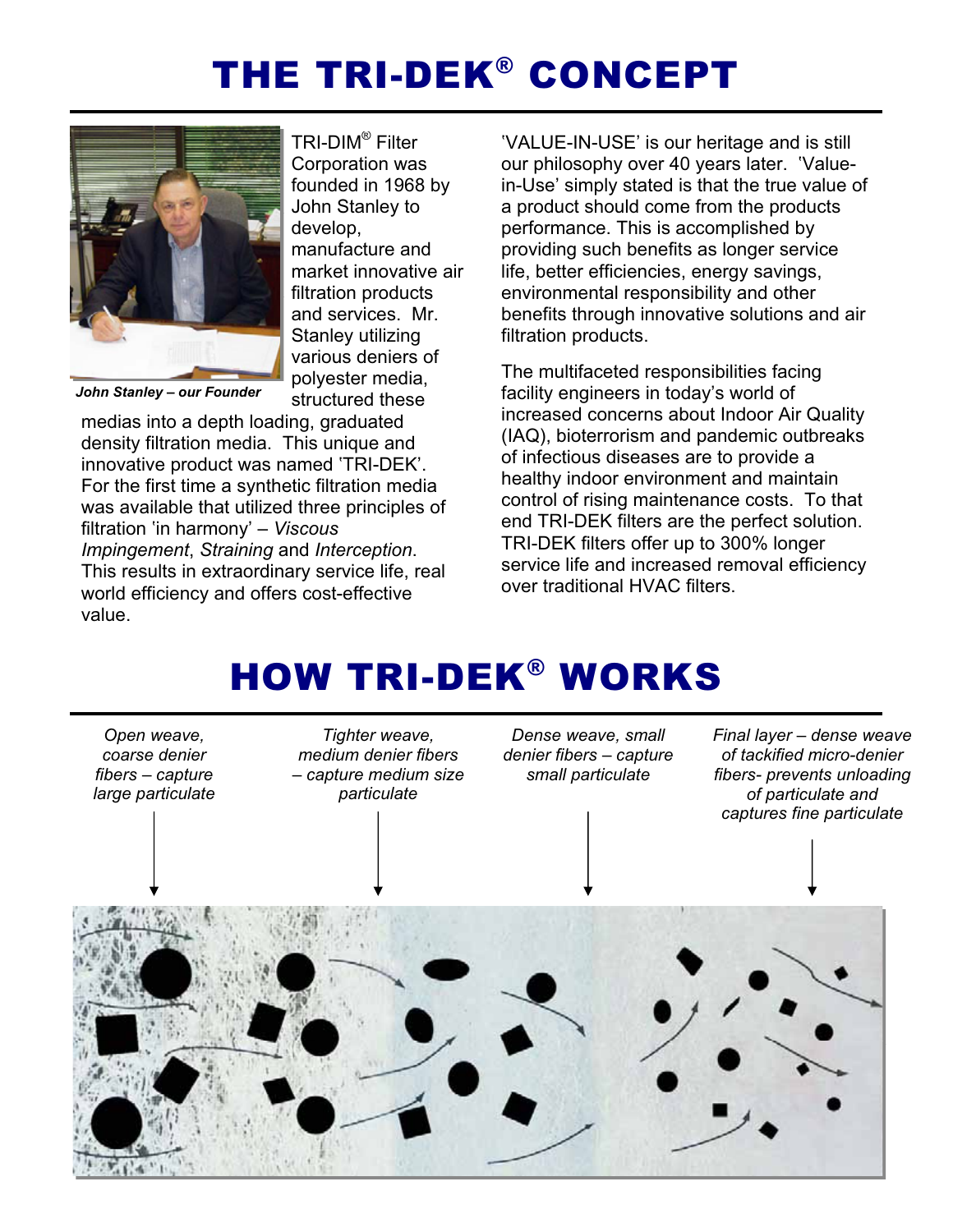# TRI-DEK® PANEL FILTERS



TRI-DEK 2-Ply Panel Filters are offered in two different versions. TRI-DEK 3/67 is our premium 2-ply panel that offers an exceptional combination of efficiency, service life and energy savings. The TRI-DEK 3/67 utilizes a unique combination of synthetic polyester fibers and tackifiers to maximize performance.

The TRI-DEK E 2-ply panel is our economy panel that offers outstanding value combined with efficiency and service life.



TRI-DEK 15/40 3-Ply is the -original' depth loading panel – and has only improved with age. Variable denier fibers are permanently bonded together to offer an extremely strong and durable filter. This forms numerous surfaces for dirt retention and when combined with tackifiers it results in exceptional removal efficiency and capacity. The 15/40 panel filter also offers an extended service life and improved efficiency when compared to traditional pleated air filters.



TRI-DEK XL 4-Ply is the -premium' panel filter utilizing four layers of polyester media organized in a depth loading arrangement to maximize the dirt loading capacity, efficiency and service life. Variable denier fibers are permanently bonded together to offer an extremely strong and durable filter forming countless dust contamination traps – tackifiers keep the captured dust from migrating downstream through the filter resulting in efficiency that is real world.



|                                | 3/67 2-Ply Panel                                  |                                    |                                                    |                                    | <b>15/40 3-Ply Panel</b>                   |                                    |                                                    |                                    | <b>XL 4-Plv Panel</b>                              |                                    |                                             |                                    |
|--------------------------------|---------------------------------------------------|------------------------------------|----------------------------------------------------|------------------------------------|--------------------------------------------|------------------------------------|----------------------------------------------------|------------------------------------|----------------------------------------------------|------------------------------------|---------------------------------------------|------------------------------------|
| <b>Nominal</b><br><b>Sizes</b> | <b>Capacity</b><br>(in CFM)<br>@400<br><b>FPM</b> | <b>Initial</b><br>Resist.<br>"W.G. | <b>Capacity</b><br>(in CFM)<br>@ 500<br><b>FPM</b> | <b>Initial</b><br>Resist.<br>"W.G. | <b>Capacity</b><br>(in CFM)<br>@400<br>FPM | <b>Initial</b><br>Resist.<br>"W.G. | <b>Capacity</b><br>(in CFM)<br>@ 500<br><b>FPM</b> | <b>Initial</b><br>Resist.<br>"W.G. | <b>Capacity</b><br>(in CFM)<br>@ 400<br><b>FPM</b> | <b>Initial</b><br>Resist.<br>"W.G. | Capacity<br>(in CFM)<br>@ 500<br><b>FPM</b> | <b>Initial</b><br>Resist.<br>"W.G. |
| 10x20                          | 555                                               | 0.21                               | 695                                                | 0.29                               | 555                                        | 0.31                               | 695                                                | 0.46                               | 555                                                | 0.34                               | 695                                         | 0.51                               |
| 12x24                          | 800                                               | 0.21                               | 1000                                               | 0.29                               | 800                                        | 0.31                               | 1000                                               | 0.46                               | 800                                                | 0.34                               | 1000                                        | 0.51                               |
| 15x20                          | 835                                               | 0.21                               | 1040                                               | 0.29                               | 835                                        | 0.31                               | 1040                                               | 0.46                               | 835                                                | 0.34                               | 1040                                        | 0.51                               |
| 16x20                          | 890                                               | 0.21                               | 1110                                               | 0.29                               | 890                                        | 0.31                               | 1110                                               | 0.46                               | 890                                                | 0.34                               | 1110                                        | 0.51                               |
| 16x25                          | 1110                                              | 0.21                               | 1390                                               | 0.29                               | 1110                                       | 0.31                               | 1390                                               | 0.46                               | 1110                                               | 0.34                               | 1390                                        | 0.51                               |
| 18x24                          | 1200                                              | 0.21                               | 1500                                               | 0.29                               | 1200                                       | 0.31                               | 1500                                               | 0.46                               | 1200                                               | 0.34                               | 1500                                        | 0.51                               |
| 20x20                          | 1110                                              | 0.21                               | 1390                                               | 0.29                               | 1110                                       | 0.31                               | 1390                                               | 0.46                               | 1110                                               | 0.34                               | 1390                                        | 0.51                               |
| 20x24                          | 1330                                              | 0.21                               | 1665                                               | 0.29                               | 1330                                       | 0.31                               | 1665                                               | 0.46                               | 1330                                               | 0.34                               | 1665                                        | 0.51                               |
| 20x25                          | 1390                                              | 0.21                               | 1735                                               | 0.29                               | 1390                                       | 0.31                               | 1735                                               | 0.46                               | 1390                                               | 0.34                               | 1735                                        | 0.51                               |
| 24x24                          | 1600                                              | 0.21                               | 2000                                               | 0.29                               | 1600                                       | 0.31                               | 2000                                               | 0.46                               | 1600                                               | 0.34                               | 2000                                        | 0.51                               |
| 25x25                          | 1735                                              | 0.21                               | 2170                                               | 0.29                               | 1735                                       | 0.31                               | 2170                                               | 0.46                               | 1735                                               | 0.34                               | 2170                                        | 0.51                               |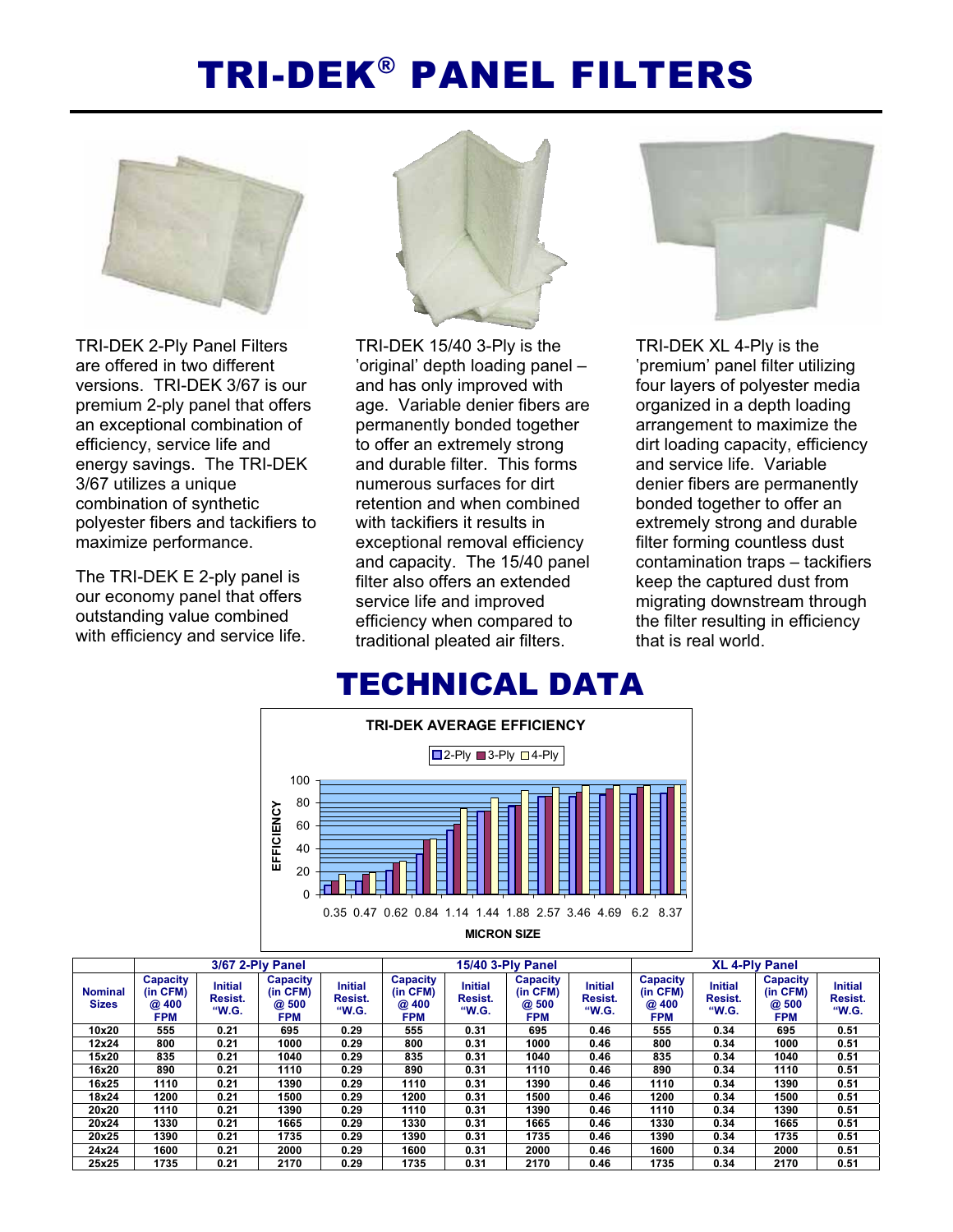# TRI-DEK® FEATURES AND BENEFITS



**Self-Gasketing No Bypass** 

**Dirty Air** 

**Bypass**

#### **ADVANTAGE TRI-DEK - BYPASS ELIMINATION**

**TRI-DEK eliminates the risk of unfiltered air** bypass around or between filters or between the filters and the filter rack. TRI-DEK utilizes a selvedge edge to provide a self-gasket – unlike cardboard-framed filters that do not seal and therefore inherently allow unfiltered air to go around the filter.

Dirty air bypass is one of the leading causes of coil fouling and can also result in reduced service life of expensive final filters. If only one filter bank is utilized unfiltered air bypass results in no protection from biological agents and microbial contaminants – both are important concerns in today's world.

#### **ADVANTAGE TRI-DEK -MOISTURE AND MOLD RESISTANT**

**TRI-DEK media is resistant to moisture and microbial growth – unlike** cardboard framed pleated filters. The pictures to the right show the effects of microbial growth and moisture on pleated filters. Cardboard inherently holds moisture regardless of what protective coatings are used. If pleated filters are subjected to moisture they will eventually deteriorate and blow out of the air handler. The presence of moisture is also one of the key components of microbial growth.

TRI-DEK utilizes no cardboard or other materials that hold moisture – in fact synthetic media and a galvanized internal wire support frame are the only materials utilized.





# **ADVANTAGE TRI-DEK -REDUCED SHIPPING/STORAGE**

**TRI-DEK panels are packed 24 per case, twice as many as** pleats - this reduces shipping and storage cost by **50%**. And more importantly it reduces the number of trips to the air handler. TRI-DEK'S robust design also reduces shipping damage.

#### **ADVANTAGE TRI-DEK - GREEN**

**TRI-DEK filters can be utilized in achieving Green Building or for** Environmental Responsibility initiatives. TRI-DEK filters (3 and 4-Ply) have more than 20%, by weight, of post-consumer recycled content. TRI-DEK'S high efficiency, elimination of dirty air bypass, longer service, reduced life-cycle cost all can be utilized to achieve points in LEED® or other Green Building certification programs.

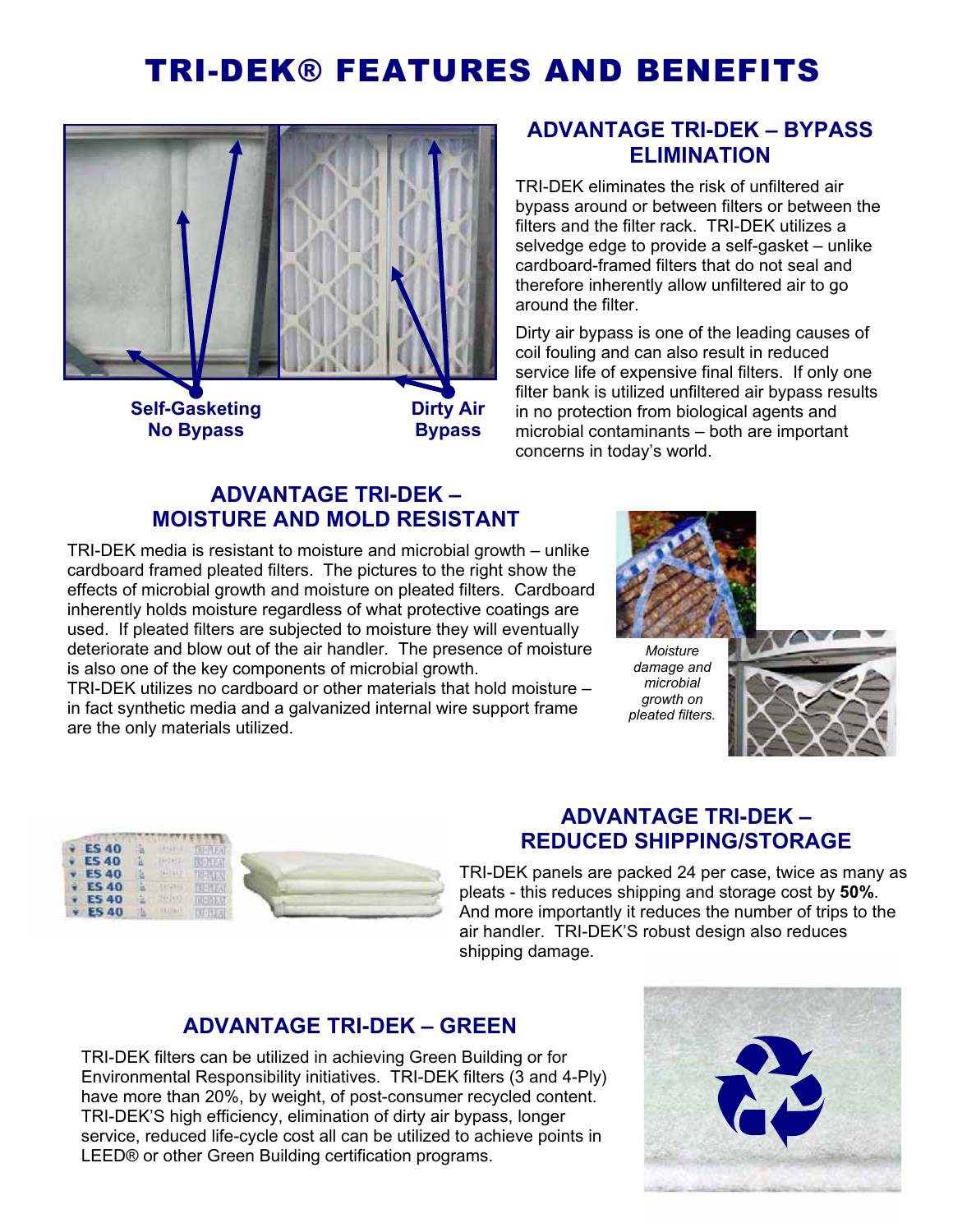# TRI-DEK® FEATURES AND BENEFITS

#### **ADVANTAGE TRI-DEK -EXTENDED SURFACE AREA**

TRI-CUBE™ Cube filters offer more surface area than TRI-DEK Panel filters – this translates into lower operating resistance, enhanced dust loading capacity and extended service life with all the same great benefits as the TRI-DEK panel and link filters.





#### **ADVANTAGE TRI-DEK -EXTENDED SERVICE LIFE**

**The TRI-DEK media 'manages' the dirt by** utilizing depth loading which allows for Tri-Dek panels to outperform surface-loading pleated filters. The graph to the left shows the results from a laboratory test for filter life. The results can be easily seen – TRI-DEK out lives a high capacity pleated filter by 75%, which is nearly twice the service life. There is dramatic savings in the extended service life – reduced filters to buy, shipping/storage cost, labor cost, disposal cost and more.

### **ADVANTAGE TRI-DEK -EASY CHANGE-OUT**

**TRI-DEK Linked Panels simplify the change out in larger side** access systems. In larger systems all of the filters cannot be reached without the aid of a makeshift tool. This

makes the filter change-out a hassle. However the linked panels can be easily and simply removed by a gentle tug – no more reaching and straining for the last filter. The TRI-DEK filters can then be folded up for easy disposal.



# **ADVANTAGE TRI-DEK -ADVANTEM EFFICIENCY**

**How a filter performs in a test laboratory under controlled conditions is** important but what is more important is how a filter performs in the unpredictable and uncontrolled 'real world'. The real world picture (*left*) highlights a large amount of dirty air bypass around the filter, this dramatically lowers the 'real world' efficiency. Independent in-field tests have documented MERV 10-11 efficiencies from Tri-Dim's TRI-DEK Panel filters in 'Real World' applications.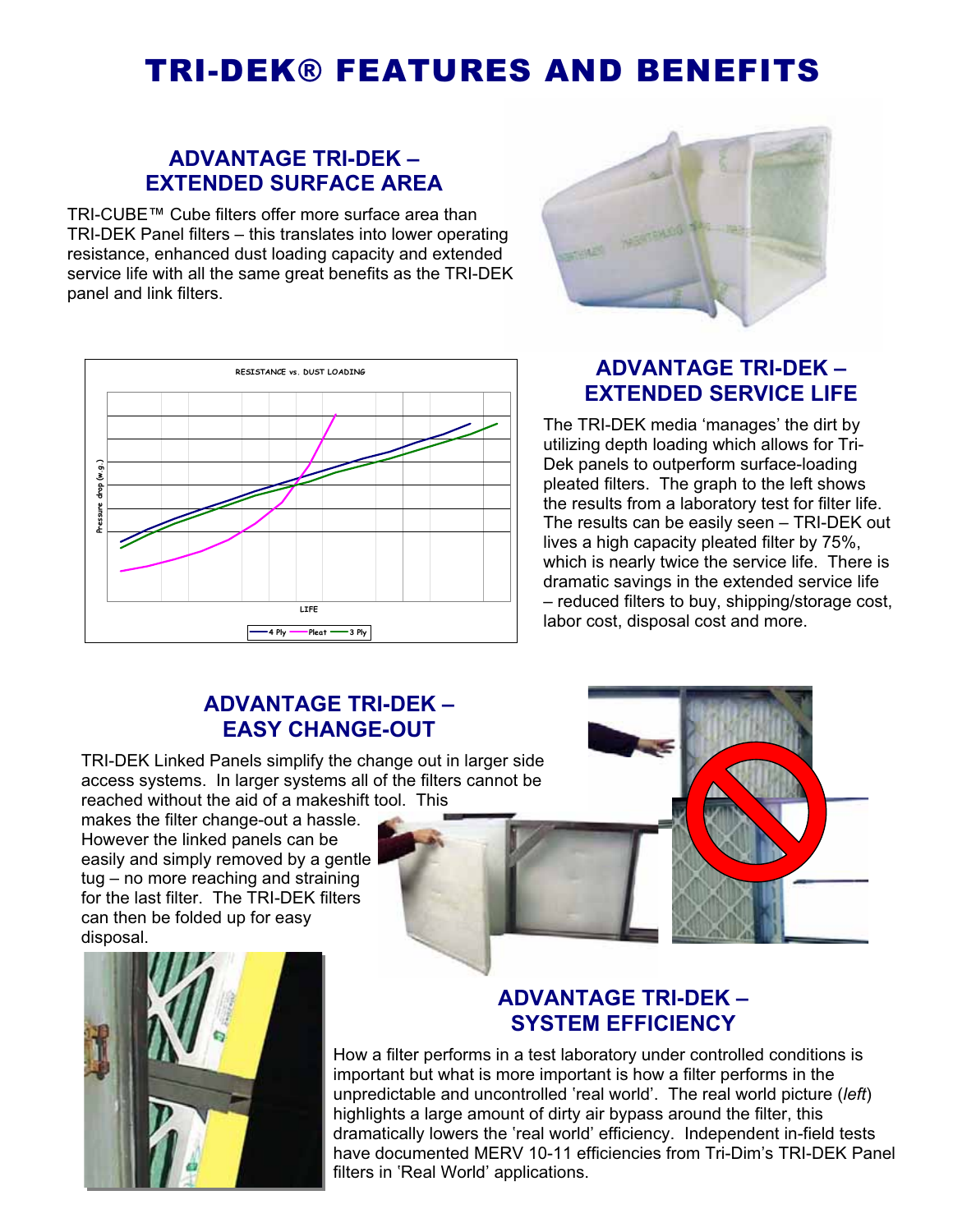# TRI-CUBE™ EXTENDED SURFACE

TRI-CUBE filters are an excellent choice when extended surface life over traditional filtration is needed or demanded. TRI-CUBE filters are offered with a wide range of available options. TRI-CUBE filters are offered in our 3/67 2-Ply, 15/40 3-Ply, XL 4-Ply and our premium XL Plus 4-Ply. This range of media construction offers a wide range of media efficiencies (see table at bottom of page). The engineered trapezoidal shape (*see photo – right*) offers total media utilization since the sides of the TRI-CUBE will not touch the filter beside them unlike competitive cube filters.





The TRI-CUBE is offered with several options that include multiple pockets *(see photo - left*) for an even greater amount of surface area. Both two and three pocket cubes are offered as a standard option – custom filters are also available. Additionally TRI-CUBE filters are offered with a single metal peripheral header for side access applications.

The TRI-CUBE XL PLUS 4-Ply Cube offers greater than 95% removal efficiency\* on particles 3.0 micron and larger in size and greater than 90% removal efficiency\* of particles larger than one micron in size (*see graph below*).



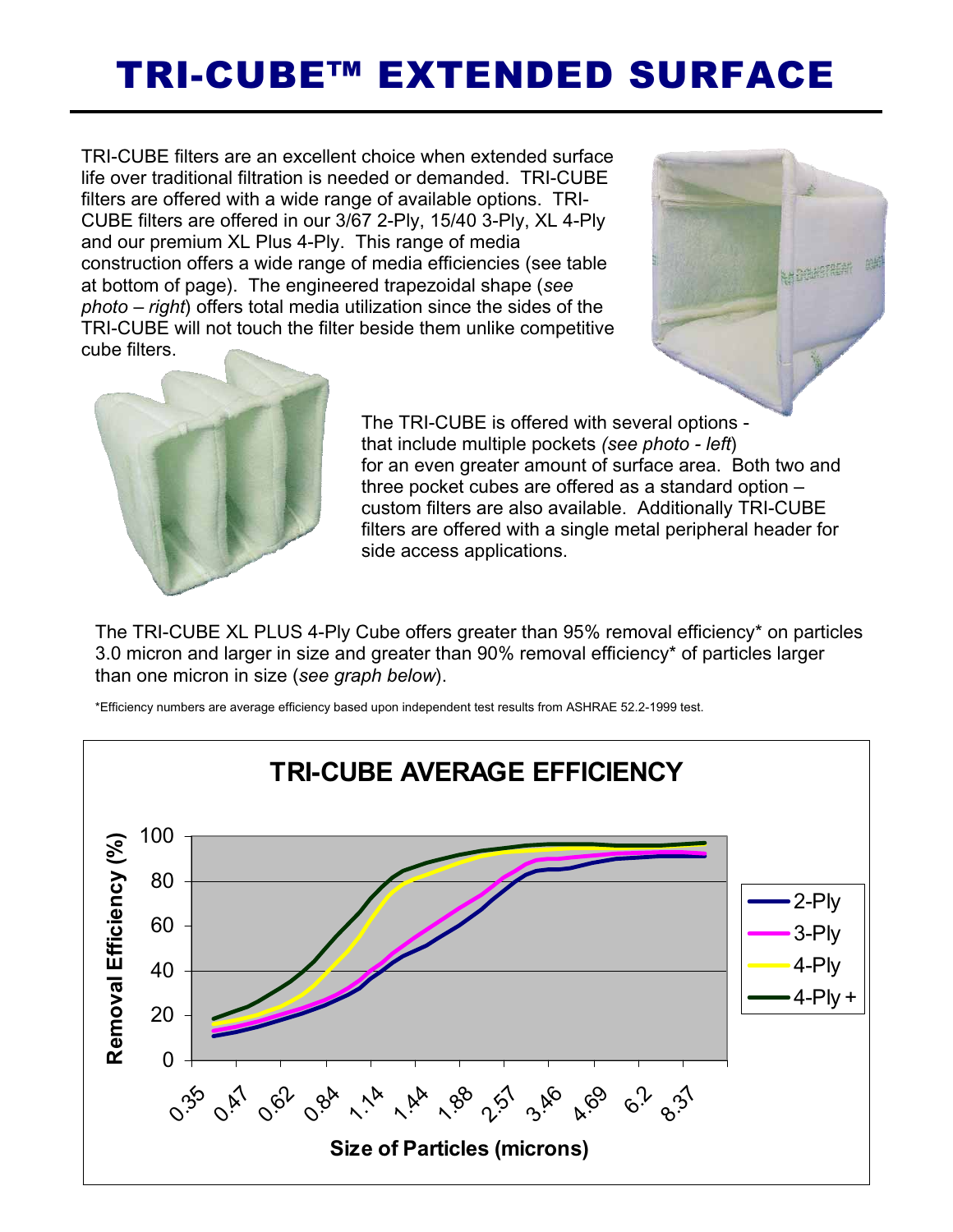# INNOVATIVE SOLUTIONS

# **TRI-DEK® ROLL-UP FILTERS**

Ever experienced these common problems - HVAC Units mounted in the ceiling or pipes, walls or other obstacles next to the HVAC filter access door? TRI-DEK ROLLUP Filters are a unique and innovative solution to the common problem of limited access.

TRI-DEK ROLLUP is the same TRI-DEK product you have trusted for four decades – only the panels have been miniature-sized to take the work, frustration and the huge time commitment out of changing filters in confined spaces.





### **TRI-CUBE ™ REVERSE FLOW CUBE FILTERS**

Another innovative solution from Tri-Dim, the TRI-CUBE RF and TRI-CUBE RFX Reverse Flow Cube filters. The Reverse Flow Cube filters offer the option of an extended surface filter where there is an obstacle immediately downstream of the filter bank. The patented permanent frame (*Patent #6,579,336 B1*) projects upstream from the filter bank. The TRI-CUBE RF and TRI-CUBE RFX are available in our #3/67 2-Ply, #15/40 3-Ply and XL 4-Ply in standard nominal depths of 10" (*254mm*), 15" (*381mm*) and 20" (*508mm*).

The TRI-CUBE RFX is a reverse flow cube with a center pocket to offer the maximum surface area. This added surface area results in low operating resistance – 0.24" W.G. (*60 PA*)\* for a 15/40 3-Ply and 0.26" W.G. (*65 PA*)\* for our XL 4-Ply Cube. Increased dust holding capacity is another benefit of extended surface area – the TRI-CUBE RFX holds over 2 pounds of dirt making the TRI-CUBE RFX the solution for applications with high levels of contaminant.

\*Resistance numbers are at 500 FPM (*2.54 m/sec*) for a 24x24x15 (*610x610x381mm*) nominally sized filter.